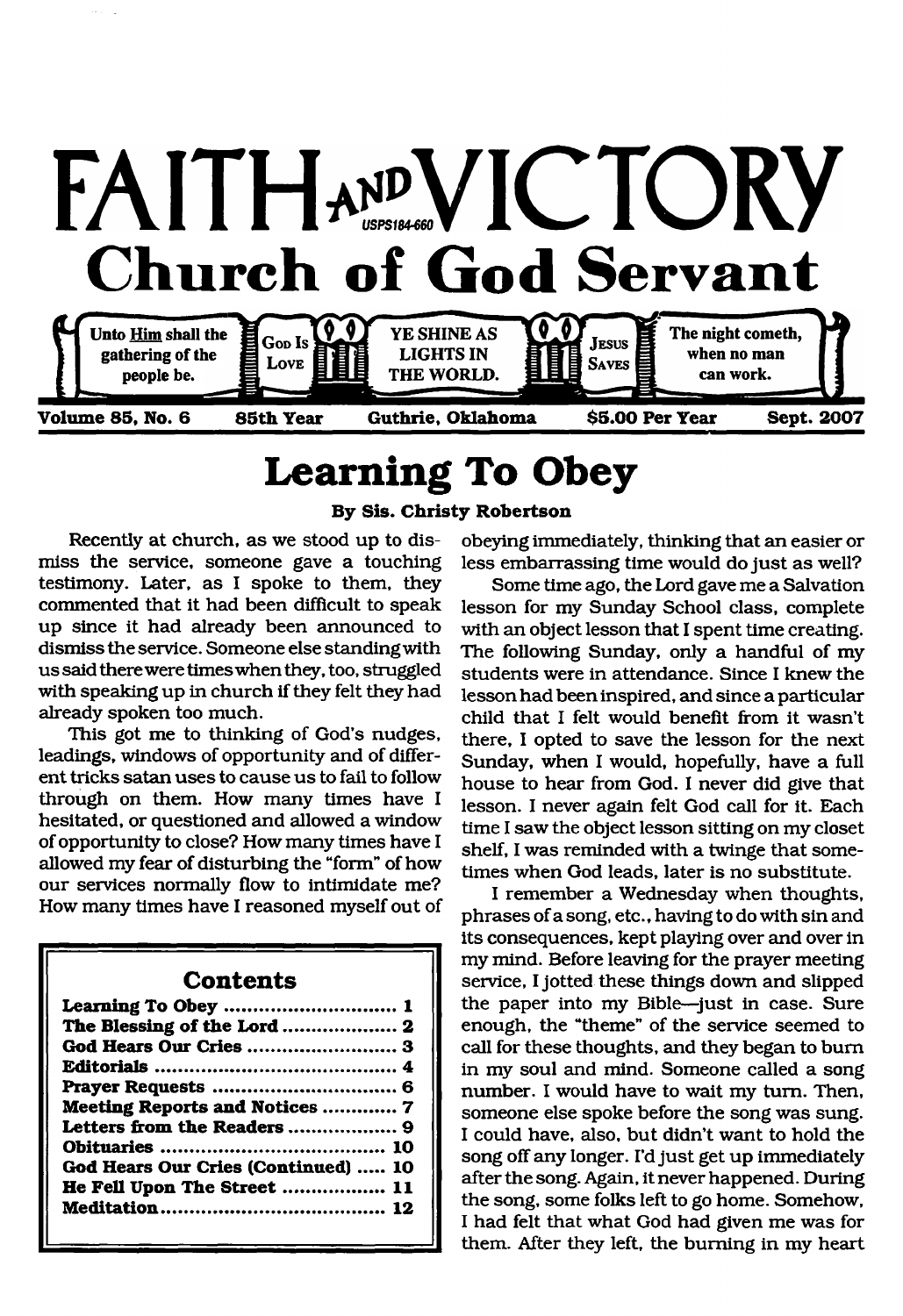began to cool off, and I realized that speaking up then would only be a shell of what God had intended.

Another time, I felt a heavy burden to reach out to a soul. It seemed God was telling me that what I did had to be done quickly. I knew of some circumstances in their future that would dictate how long my window of opportunity stayed open, and I felt I had enough time, but this time I obeyed, and moved faster than I normally would have. Later, I found out that I had been mistaken, and the window of opportunity had been much narrower than I had realized.

I have felt God's rod of correction, and do not enjoy it. But I need it. I am desperate for Him to continue to teach me to recognize His leadings and how to obey them, for I do feel that even in my failures, He is a God of mercy and is wanting and able to teach me how to do better. I am desperate to be more consecrated to making a fool out of myself for God, if need be, in order to not quench the Holy Spirit. I know my weaknesses, and I tremble at my responsibility to be yielded to being instant, even in the hard times when to obey goes against everything in me. Oh, God, help me to be a willing vessel, totally empty of my own thoughts and opinions and fears. Help me to be soft and pliable in your hands. "Lead me, rule me, work within me, through my life Thy will express."

# <span id="page-1-0"></span> $-1650$ **THE BLESSING OF THE LORD**

**By Bro. Leslie Busbee**

Proverbs 10:22 says, "The blessing of the LORD, it maketh rich, and he addeth no sorrow with it". To bless means to abundantly prosper with triumphant success. When God blesses a person, He causes them to overcome all obstacles and attain to true happiness and worthy value. God looked on the creatures He made to inhabit the waters and the fowl that He made to fly in the heaven and "...saw that it was good. And God blessed them, saying, Be fruitful, and multiply, and fill the waters in the seas, and let the fowl multiply in the earth." Then when God created man in His own image, male and female. He ".. .blessed them, and God said unto them, Be fruitful, and multiply, and replenish the earth, and subdue it...."Genesis 1:21-22; 27-28. When Noah had obeyed God and built the ark as God had directed him and came forth from the ark after the flood, "God blessed Noah and his sons, and said unto them, Be fruitful, and multiply, and replenish the earth." Genesis 9:1

God called Abram to leave his country and kindred and father's house and go to a land that afterward He would show him. God said, "And I will make of thee a great nation, and I will bless thee, and make thy name great; and thou shalt be a blessing: and I will bless them that bless thee, and curse him that curseth thee: and in thee shall all families of the earth be blessed". This blessing that He promised Abram extends on down through the ages of time and reaches to us today in the blessing of the Holy Spirit that Jesus made it possible for us to receive. Paul

brought this out in Galatians 3:13-14 when He said that Christ was made a curse for us ".. .that the blessing of Abraham might come on the Gentiles through Jesus Christ; that we might receive the promise of the Spirit through faith." Of all the blessings that God ever poured out upon mankind, the gift of the indwelling Holy Spirit is by far the greatest and most wonderful.

Psalm 133:1-3 brings this out so beautifully: "...Behold, how good and how pleasant it is for brethren to dwell together in unity! It is like the precious ointment upon the head, that ran down upon the beard, even Aaron's beard: that went down to the skirts of his garments; as the dew of Hermon, and as the dew that descended upon the mountains of Zion: for there the LORD commanded the blessing, even life for evermore." This is speaking of the special anointing oil that God instructed Moses to be poured upon the Levitical priesthood, of whom Aaron was the first high priest. It was a rich and fragrant composition of olive oil and other fragrant ingredients. This is a type of the anointing of the Holy Spirit that God pours out upon those who consecrate and give all their heart, soul, mind, and life to Him, and are willing to obey and be led by this precious Holy Spirit. It is there that the Lord commands the blessing of life eternal!

God told Israel in Malachi 3:10 that if they would bring all the tithes into the storehouse He would "...open the windows of heaven, and pour you out a blessing, that there would not be room enough to receive it." Oh, how we need the blessing of the Lord God in our hearts and lives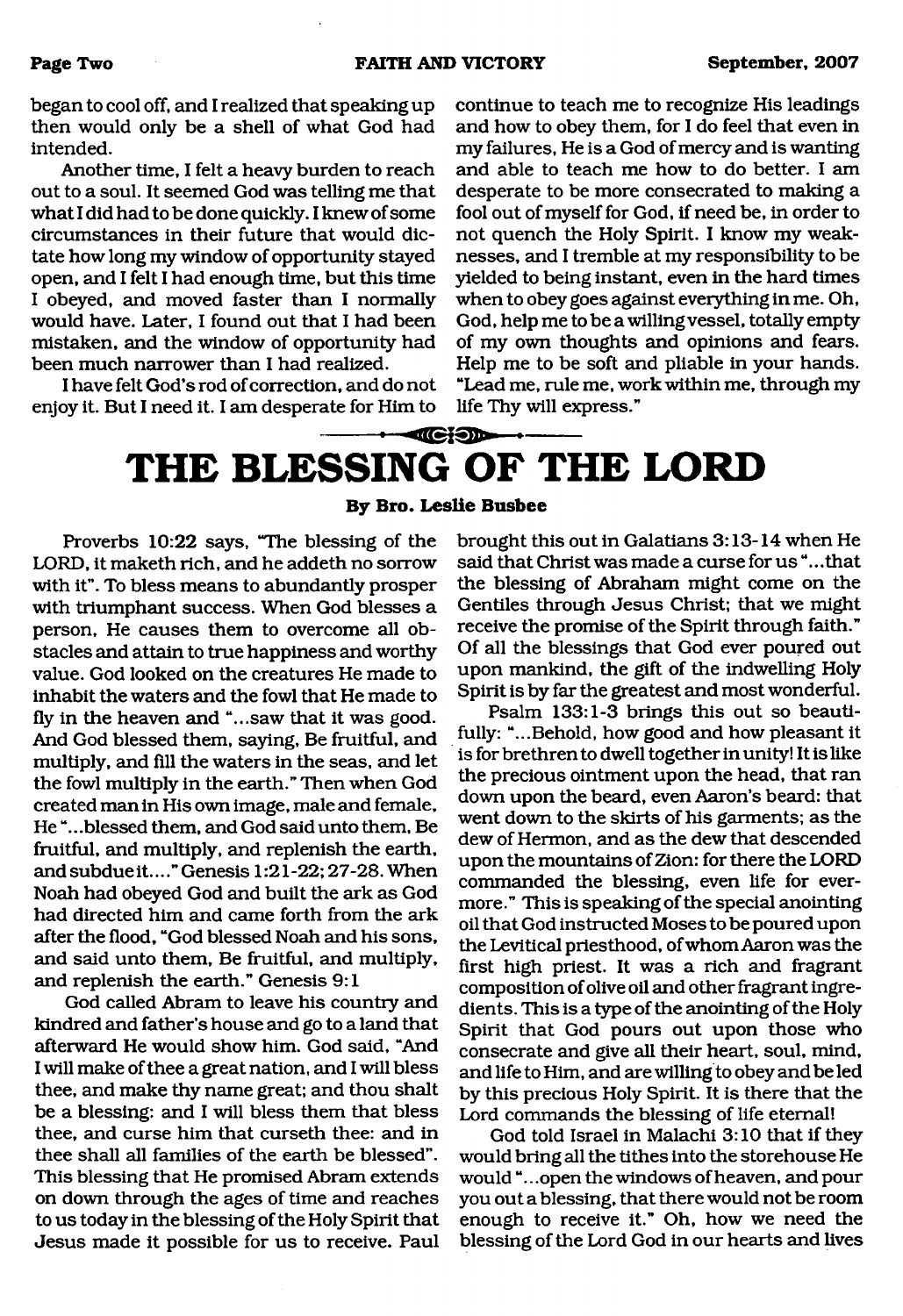#### **September, 2007 FAITH AND VICTORY Page Three**

لمستعاده

today! Let us consecrate and put all on the altar for God today, and we can receive the blessing of the Lord that maketh rich our souls! Paul said in Ephesians 1:3, "Blessed be the God and Father of our Lord Jesus Christ, who hath blessed us with all spiritual blessings in heavenly places in Christ." It is wonderful to be blessed with material and physical blessings, but the spiritual blessings of Holy Spirit inspiration, comfort, instruction, guidance, enlightenment, grace, and power to live and labor for the Master goes far beyond any natural or earthly or physical prosperity that we could have. In our own strength and wisdom we can do nothing, but with the blessing of the Lord God Almighty we can really prosper in the things of God.

If we would be truly blessed with eternal spiritual blessings we must be cleansed from the sins of this present evil world and be willing to live a holy and godly life in the holiness of God and His Son Jesus Christ. God cannot bless anything that has qualities that He condemns and is not pleased with. Therefore we must be willing to be purified from all evil, pride, worldliness, strife, covetousness and transgression against God. We must not deceive ourselves and think God will bless us when we are walking contrary to His holiness. But if we are sincere and obedient to His holy Word and give our selves fully to Him to be His holy people, we can experience rich and wonderful blessings in the Spirit right here in this world.

# <span id="page-2-0"></span>**God Hears Our Cries**

**By Sis. Charlotte Huskey**

"In my distress I cried unto the LORD, and he heard me." Psalm 120:1.

Do you sometimes feel that the things you value most are being ripped away from you, leaving your heart tom and bleeding? You feel hurt and angry, and you cry until you have no more power to weep.

"Then David and the people that *were* with him lifted up their voice and wept, until they had no more power to weep." I Samuel 30:4. In I Samuel chapters twenty-nine and thirty, we read this account of David during the time he was hiding from the wrath of King Saul. He was spending a few years of reasonable peace and safety in the homeland of Israel's worst enemy, the Philistines. However, Achish, the king, trusted David to the extent that he asked him and his men to help fight with him against Israel. The Philistine lords, however, thought that perhaps in the heat of the battle, David might decide to appease King Saul's wrath by fighting with the Israelites and slaughtering them. So they persuaded King Achish to send David and his men back home.

Three days later, when David and his men finally arrived back to Ziklag, they found nothing but the smoldering remains of their homes. The enemies had taken the women and children captives and burned the city with fire. Every one of those tough men broke down and cried. They "...lifted up their voice and wept, until they had no more power to weep."

Just like these fathers, many exhausted parents are weeping for their children. They watch in anxiety as their sons are destroyed while passing up golden opportunities to be saved, educated and established. Distressed mothers wring their hands while carnal daughters given to sensuality invite immorality by the way they spend their time, by their dress and actions. Does it look as if what you have worked for so long is being destroyed? Are those years of careful training, consistent prayer and your Christian example being burned to ashes by the liberal philosophies of the world. Does their conscience once so easily pricked by the Holy Spirit seem brass? How about all those appropriate behavior patterns you thought were programmed into your child's mind? Are the aspirations you had for your precious son or daughter being consumed by the love of worldly pleasures that have no lasting value? Do you sometimes feel this way?

In this anguish, David sought the Lord. When he followed the instructions given to him, they were able to rescue every man's family and cattle. Then David said, "In my distress I cried unto the LORD, and he heard me." Psalm. 120:1.

Let us look at this story from another angle. David had lived for several years in conditions fit only for a wild animal, yet he kept his integrity with God. When it seemed no longer possible to protect himself in his own native land, he escaped into enemy territory. There he lived among

(Continued on page 10.)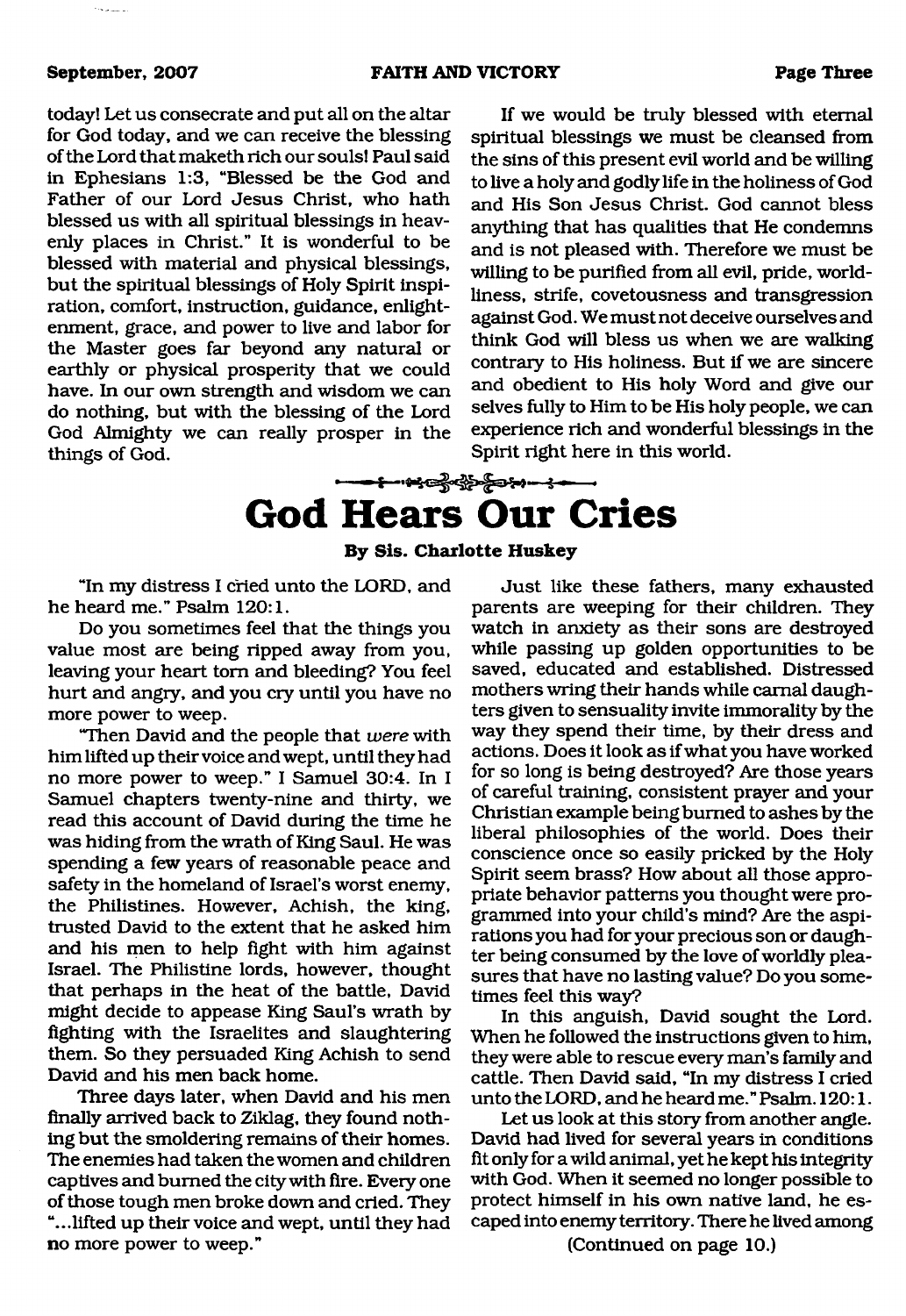## **FAITH AND VICTORY 12 PAGE HOLINESS MONTHLY** -------

This non-sectarian paper is edited and published in the interest of the universal CHURCH OF GOD each month (except August of each year, and we omit an issue that month to attend camp meetings), by Willie Murphey, and other consecrated workers at the FAITH PUBLISHING HOUSE, 4318 S. Division. Guthrie, OK 73044.

Notice to subscribers: When you move or change your address, please write us at once, giving your old and new address, and include your zip code number.

Dated copy for publication must be received by the 18th of the month prior to the month of issue.

### **SUBSCRIPTION RATES**

. . . . . .

Single copy, one year......................................................\$5.00 Package of 5 papers to one address, one year ......... \$20.00 Larger quantities are figured at the same rate.

This publication teaches salvation from all sin, sanctification for believers, unity and oneness for which Jesus prayed as recorded in John 17:21, and manifested by the apostles and believers after Pentecost. By God's grace we teach, preach, and practice the gospel of the Lord Jesus Christ-the same gospel that Peter, John, and Paul preached, taught, and practiced, including divine healing for the body. James 5:14-15.

Its motto: Have faith in God. Its object: The glory of God and the salvation of men: the restoration and promulgation of the whole truth to the people in this "evening time" as it was in the morning Church of the first century: the unification of all true believers in one body by the love of God. Its standard: Separation from sin and entire devotion to the service and will of God. Its characteristics: No discipline but the Bible, no bond of union but the love of God, and no test of fellowship but the indwelling Spirit of Christ.

Through the Free Literature Fund thousands of gospel tracts are published and sent out free of charge as the Lord supplies. Cooperation of our readers is solicited, and will be appreciated in any way as the Bible and the Holy Spirit teach you to do or stir your heart. "Freely ye have received, freely give." Read Ex. 25:2:1 Chron. 29:9; II Cor. 9:7; and Luke 6:38.

Freewill offerings sent in to the work will be thankfully received as from the Lord. Checks and money orders should be made payable to Faith Publishing House. All donations are tax deductible.

A separate Missionary Fund is maintained in order to relay missionary funds from our readers to the support of home and foreign missionaries and evangelists.

In order to comply with Oklahoma laws as a non-profit religious work, the Faith Publishing House is incorporated thereunder.

The *Faith and Victory* is published monthly, except August, for \$5.00 per year by:

**FAITH PUBLISHING HOUSE P. O. Box 518, 4318 S. Division, Guthrie, OK 73044 Office phone numbers: 405-282-1479, 800-767-1479; fax number: 405-282-6318. Internet address: <http://www.faithpublishing.com>**

**Postmaster: Send address changes to:** *Faith and Victory,* **P. O. Box 518, Guthrie, OK 73044.**



"Then the five men de-<del>्र</del> parted, and came to Laish, and saw the people that *were* therein, how they dwelt careless, after the manner of the Zidonians, quiet and secure; and *there*

*W ~ was* no magistrate in the land, that might put *them* to shame in *any* thing; and they *were* far from the Zidonians, and had no business with *any* man." Judges 18:7.

When the five men of the tribe of Dan went to Laish to spy out the city, they found the prevailing conditions were very favorable for their future conquest—they were careless, independent and far from help. Verses 27-28 tells of their fate. "And they...came unto Laish...and they smote them with the edge of the sword, and burnt the city with fire. And *there was* no deliverer, because it *was* far from Zidon,..."

Many people have become an easy prey to the enemy because of carelessness. Indeed, the enemy must rejoice when he sees people living a careless life, for he knows those in such a condition are an easy target. Jesus warned His disciples to "watch and pray," for He knew there was a destroyer seeking to devour their souls, and He wanted to save them from the danger that was lurking.

Prosperity, peace and a false sense of security have a tendency to cause people to become careless. Perhaps one of the first things that happens when prosperity abounds is that people become unappreciative and fail to recognize God as the giver of every good gift. When one goes through a heavy trial, and God grants them deliverance, there is a close relationship that develops between that person and God. But as circumstances improve, unless that relationship with God is cultivated, it seems He becomes more distant and there is not the exuberant appreciation that was once experienced. When things seem to be going well, let us be more careful to give thanks for each blessing we enjoy and be willing to share with others what God has bountifully bestowed upon us. A willingness to share is one of the most acceptable ways of saying "thank you" to God, because it shows that our heart is set on Him and not on the material blessing.

People in an affluent society are prone to supplant spiritual needs with temporal desires.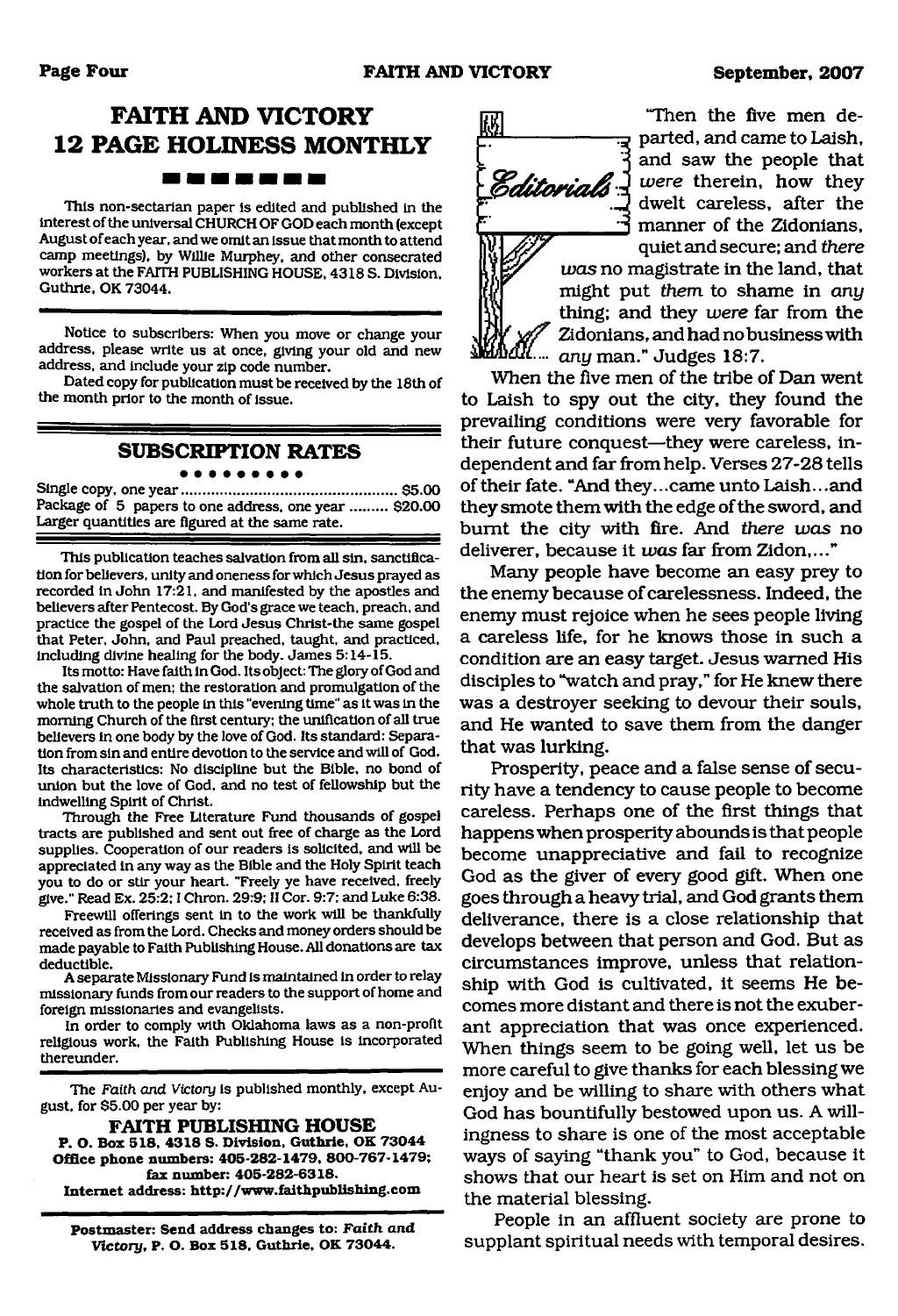Jesus compared this to seed falling among thorns and being choked. How sad that the cares, riches and pleasures of this life are allowed to choke the spirituality of so many people. In our busy schedule of life let us choose to make our spiritual well being a priority. Take time to read, pray and meditate on the things of God. Psalm 91:1 gives us this encouraging thought, "He that dwelleth in the secret place of the most High shall abide under the shadow of the Almighty." When the battle begins to rage, it is certainly a comfort to know that we are under the protection of our heavenly Father. The time spent with Him in secret brings Him near to our hearts, and He will be our defense in the day of adversity.

The church at Laodicea enjoyed many temporal blessings, and the Lord cautioned them about the lukewarm condition they had fallen into. They were in danger of being cast away from the One they professed to love. Their spiritual eyesight was dimmed by the abundance of their possessions. They felt they had need of nothing, and yet they were in great need. Jesus said they were, "wretched, and miserable, and poor, and blind, and naked." Yet the Lord still loved them and this is the solution Jesus gave them, "I counsel thee to buy of me gold tried in the fire, that thou mayest be rich; and white raiment, that thou mayest be clothed, and *that* the shame of thy nakedness do not appear; and anoint thine eyes with eyesalve, that thou mayest see. As many as I love, I rebuke and chasten: be zealous therefore, and repent."

This "eyesalve" is in great need today. I am afraid the prosperity many enjoy has caused their eyesight to become blurred or even totally blind. Their treasures are upon this earth and their bank account in Heaven is overdrawn. They confuse "gain" with "godliness," and as a result are seeking those things that shall one day perish.

...Be zealous therefore, and repent." If the conditions identified here have had an influence in your life, then it is time to make some adjustments and changes. Don't carelessly continue down a path that will lead to destruction and separation from God. Your soul is far too precious to lose because of the trivial pleasures of this world.

It is not easy to give up the comforts and security of a plush environment to "buy...gold tried in the fire," and that clearly illustrates the problem with affluence. However, the intensity of our love for God should motivate us to seek those things which are above. Moses was brought up with the comforts of an Egyptian noble, and there came a time in his life that he had to make some decisions. Hebrews 11:25-26 tells of his choice and gives us insight into the basis of Moses' thinking when it stated that he chose "...rather to suffer affliction with the people of God, than to enjoy the pleasures of sin for a season; Esteeming the reproach of Christ greater riches than the treasures in Egypt: for he had respect unto the recompense of the reward."

May each reader be encouraged to possess the crown of life that Jesus has promised to those who will be faithful unto death. By fastening the gaze of our hearts on the blessed hope that is before us, then the present afflictions will be much easier to bear. Let us also be conscious of the presence of our Savior walking close by our side as we traverse the difficult passages of our pilgrimage. His loving hand is always ready to steady us and guide us safely to our eternal home

We appreciated having Sis. Patrice Doolittle from Loranger, LA work for the Print Shop through the month of August. Sis. Patrice is the great granddaughter of Bro. Lawrence Pruitt, who managed this work from 1963-1984. She graciously came back with us from the Monark Springs National Camp Meeting and used her artistic talent in designing new covers for some of the books we are in the process of publishing. We trust the Lord will wonderfully reward her labors of love for His eternal Kingdom.

> —Bro. Willie E. Murphey [wemurphey@yahoo.com](mailto:wemurphey@yahoo.com)

The very pursuits of the sinner first fascinate him, and then seize him, and then enslave him, and then torture him, and then kill him. On the other hand, all the pursuits of holiness give increased freedom, peace and gladness, and scatter their rewards while pursuing them and retain the best rewards at the last.

⇔⊙⇔

—George D Watson

What makes a pearl? Grit, agitation, friction. What makes a great big pearl? Time, a really long time. Don't be dismayed that your battle seems to continue on and on and on without end. God just wants to make a **great, big, beautiful pearl** out of your life. Are you willing? —Submitted by Sis. Vonda Cole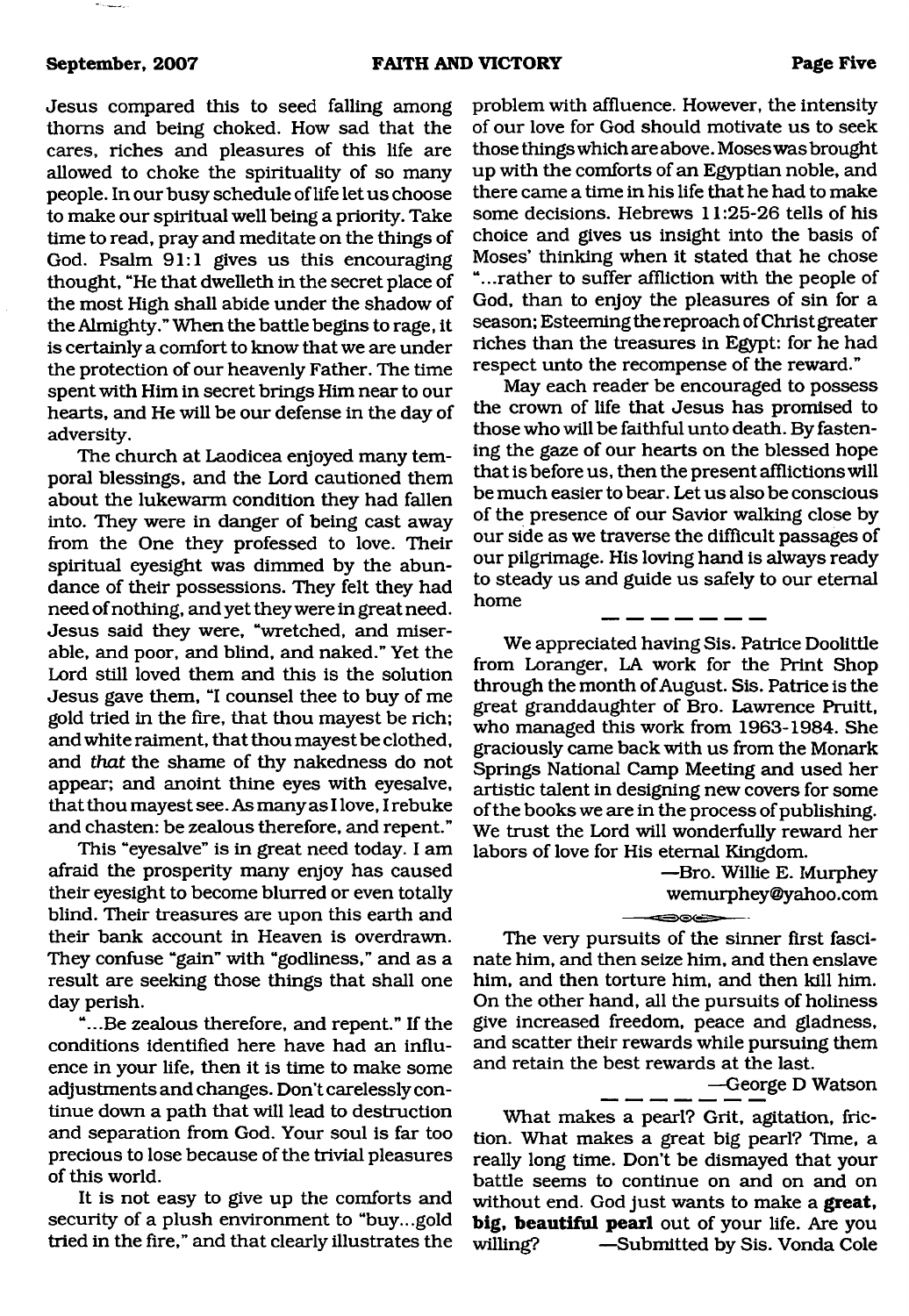

SC—A sister desires urgent prayer for her son who has recently left home and is becoming involved in deep sin. Her heart is very heavy and burdened for him. She desires wisdom to know how to handle some decisions she is facing concerning this. Her son has had a tender heart in the past toward the things of God, but the devil has caused him to become hurt, and she does not want to add more hurt.

—Sis. Cheryl Smith

KY—I have several requests for prayer; remember my cousin, Joyce, who has cancer both physically and spiritually. I have an unspoken request for my daughter, Cassondra (Cassie) Johnson. Remember a family member who needs to find work. Pray for a family who have had their children taken from their home and placed in the custody of the grandparents because of abuse. The parents need the Lord, and the grandparents need wisdom and strength to care for the children. Also remember my husband and I. We truly appreciate all of the ministers and saints who have come and supported the work here in Vanceburg, KY. May the Lord bless and keep you all. —Sis. Kay Griffett

OK—Please pray for Susanna Penner who is suffering in body, as well as attacks from the enemy. Praise God Who loves and heals, as well as delivers, from all types of afflictions.

—Sis. Margaretha Mondragon CA—Please remember my son, Wayne, in Oklahoma City and his family; also my son, John, (disabled) and his two sons, ages 11 and 12. They are in need of prayer both physically and spiritually. I also have congestive heart failure. Thank you for keeping me on your prayer list.

Your sister in Christ, —Helen Carson CA—I have a prayer request for A1 Thomas and Juan. Both of their wives are battling cancer. Also remember Mr. Dayton and his

mother. He just lost his sister and father six months ago. God bless,  $-$ Bro. Don Viser

CA—We need prayer for the Lord to work things out for us to obtain permanent custody of my sons two small children, ages 3 and 8.1 am having problems dealing with this and am also having quite a struggle with my spiritual life. Pray for us as we are praying for your work there. Love and prayers, —Sis. Doris Pihaylic

MO—Remember a young lady nicknamed (Gigi) Johnson in earnest prayer. She has a rapidly spreading form of cancer. She is Sis. Goldie Knapps granddaughter. This family is in desperate need of heavenly assistance. Help us hold up the banner of faith for them. Nothing is too hard for Him. —Bro. Jim Broker

MO—Sis. Leta Inman has been in a severe battle with an affliction. Pray the Lord to give her a Divine touch of healing.

#### **CARETAKER NEEDED FOR THE SUNSET GUEST HOME**

CA—Dear Saints: Please pray that the Lord will send a new administrator and new manager to operate the Sunset Guest Home at the state campground in Pacoima, CA. For further information contact Sis. Alice Johnson. (760) 261- 2564, [pastorx2@hotmail.com](mailto:pastorx2@hotmail.com)

—Sis. Alice Johnson

## **Standing Prayer Requests**

---- •! ■<£%£.-!.----

Bro. Carlos Arriaga Sis. Mamie Butcher Sis. Gladys Cashio Sis. Helen Carson Sis. Waneta Creel Sis. Dorall Forbes Sis. Evelyn Fredrickson Bro. Troy Gentry Bro. Lee Hilton Sis. Leta Inman Bro. Mark and Sis. Darlene Knight Sis. Juliette Lounds Sis. Melba Powell Bro. Jerry Quave Sis. Olene Rector Sis. Anna Severs Sis. Cheryl Smith Bro. Michael Smith Bro. Edward and Sis. Gloria Taylor The Mitch Taylor family Sis. Anneta Williamson Sis. Lula Williamson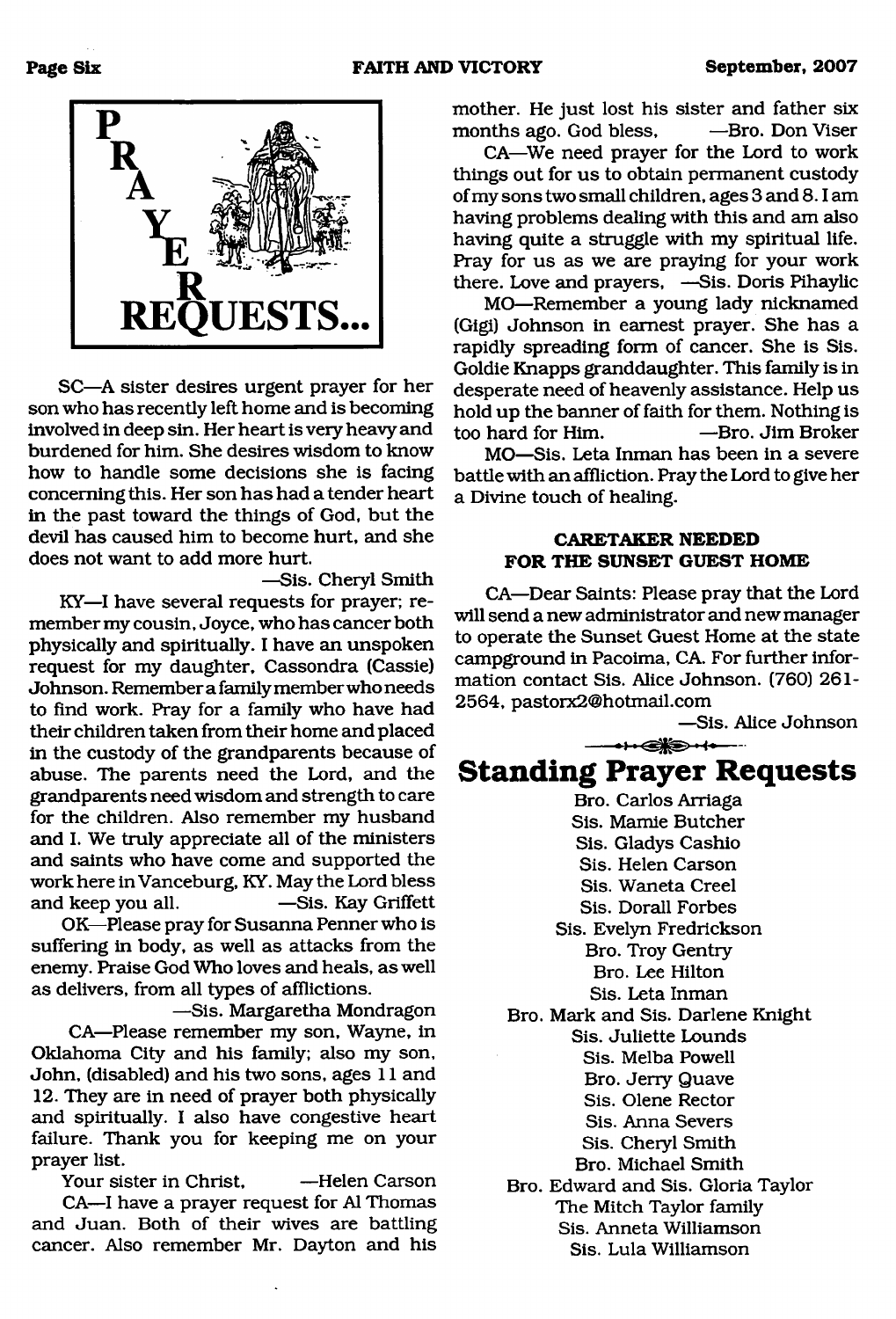## **SPECIAL NOTICES**

### **TAPES AND CD's**

Those who desire recordings from the Monark Springs and Myrtle camp meetings of **messages on cassette tape** may order them from Harlan Sorrell, Rt. 1 Box 118A, Myrtle, MO 65778, email: hsorrell@ortrackm.missouri.org

The tapes are priced at \$3.00 each. You may request a listing of the messages.

(If you desire recordings from the Monark Springs camp meeting of **messages on CD,** you may order them from Justin Sorrell.)

I also have one CD available of selected special singing from both the Monark and Myrtle camp meetings, priced at \$3.00.

Also available are two CDs titled, "The Last Reformation Truth in Song," one titled "Spirit Holy," and one titled "Above the Clouds." These CDs contain many old songs that I have recorded which were once published by the Gospel Trumpet Company in the late 1800's and early 1900's but which are no longer in print today. These CDs are priced at \$5.00 each due to the cost of printing special labels and inserts for the CD holders. — — Bro. Harlan Sorrell

**CD's of the messages** from the Monark Springs camp meeting are available from Bro. Justin Sorrell for \$3.00 each. He also has two CD's available of special singing and one CD of the congregational singing.

During the process of reproducing the CD's, it was discovered that one of the recorders was malfunctioning, and he fears that some faulty CD's may have been inadvertently sold. If you purchased a CD at the Monark Meeting that was faulty, Bro. Justin requests that you contact him for a replacement. You may contact Bro. Justin Sorrell at 447 Twilight Dr., Crane, MO 65633, (417) 748-1522, [jusangela@yahoo.com](mailto:jusangela@yahoo.com)

#### **MYRTLE, MO, MEETING REPORT**

We thank the Lord for the precious and blessed camp meeting He gave us at Myrtle this year. The presence of the Lord came down from the very first service until the last. The singing was heavenly, and the messages were inspiring and challenging. Attendance was good all through the meeting and quite a few visitors attended from the area. We thank the Lord for His blessings upon the meeting and appreciate all the prayers that went up for it and all the saints who came and helped to make the meeting what it was. —Bro. Harlan Sorrell

### **MEETING DATES**

**Bakersfield, CA (Gospel Meeting)**—Sept. 19-23 **Politilly Bight, Honduras**

**(Fall Meeting)**—Sept.29-Oct. 7 **Holly Hill, SC (Fall Revival)—**Sept. 30-Oct. 7 **Myrtle, MO (Fall Singing)**—October 7 **Dallas, TX (Annual Meeting)**—October 10-14 **Baldy Mesa, CA (Fall Revival)**—October 12-14 **Fresno, CA (Fall Meeting)**—Oct. 28-Nov. 4

## $\iff \iff \iff$ **MEETING NOTICES**

#### **BAKERSFIELD, CA, GOSPEL MEETING**

We would like to welcome you to a Gospel Meeting in Bakersfield, CA. Lord willing, the meeting will be held September 19-23. Services will be 12 p.m. and 7 p.m., Wednesday through Saturday. On Saturday at 9 a.m. we will have our annual "Victory Brunch," which is an opportunity to share God's blessings through songs and testimonies as we enjoy breakfast together. Sunday services will be: Sunday school at 9:45 a.m., worship at 11 a.m. and afternoon service at 3 p.m. The chapel is located at 100 Oswell St. We solicit your prayers. For additional information you may contact Bro. Hayward or Sis. Tina Cox at (661) 836-3877.

#### **POLITILLY BIGHT, ROATAN, HONDURAS, FALL MEETING AND REPORT**

Everyone is welcome to attend the fall meeting in Politilly Bight, Roatan, Honduras. It is scheduled for September 29-October 7. Please let Bro. Doug and Sis. Lenita Wall know if you are planning to attend so they can make sure you have accommodations while there. They maybe contacted at [dw@churchofgodmission.com](mailto:dw@churchofgodmission.com)

If you cannot attend, pray for them. This meeting is important to the people and they really look forward to it.

Bro. Doug and Sis. Lenita Wall and family have gone back to Honduras, as well as Sis. Judy Trepaigner. School is now in session for the next semester of the 2007 school year in Politilly Bight. Please pray that those working there will be strengthened and that the enemy will be rebuked in every way that he might try to work. We are so grateful for the dedication of the Walls and Sis. Judy; they have done so much for the work in Honduras.

A van has been given for the use of the work in Politilly and the process of taking it to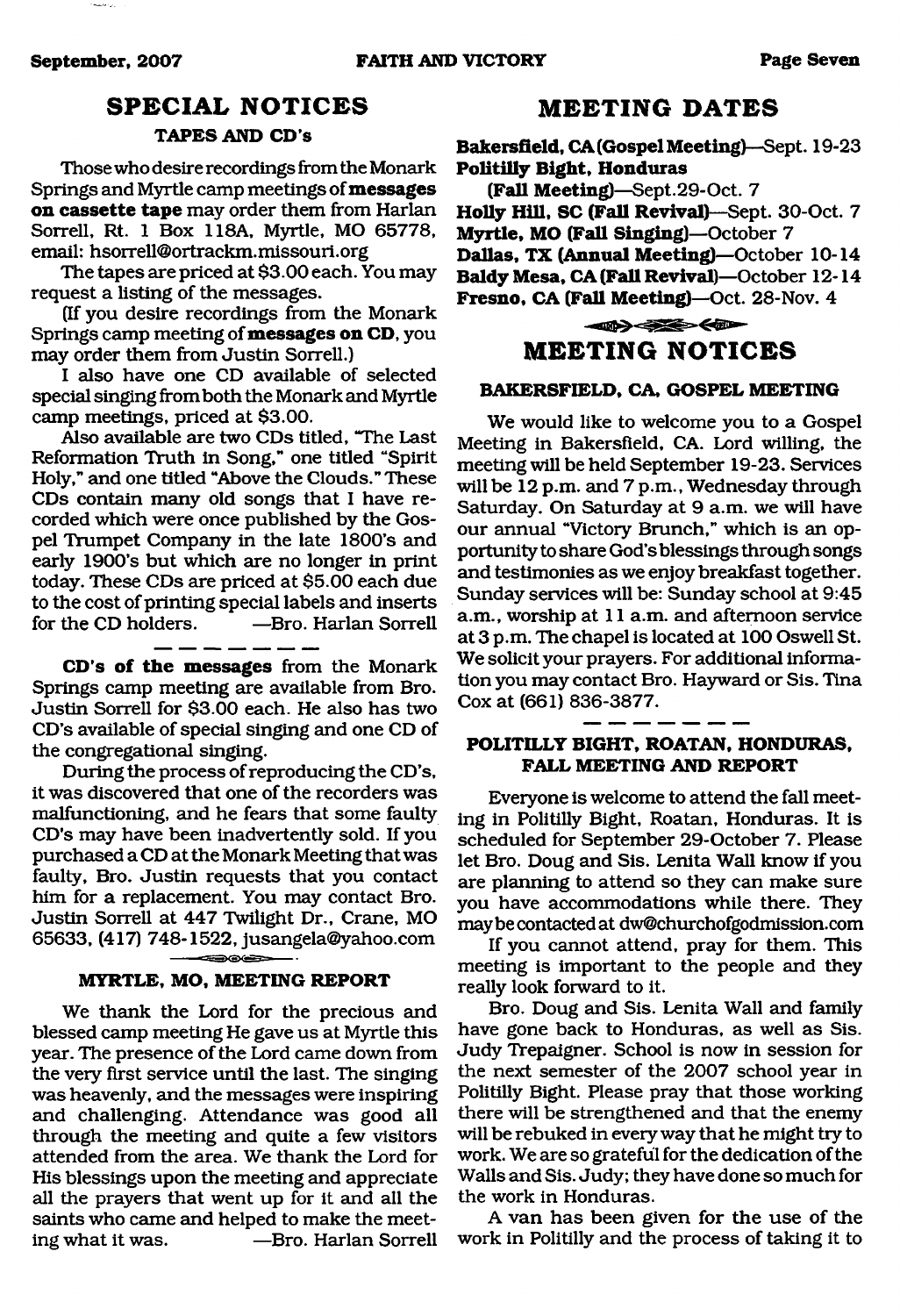Honduras is underway. There will be quite a lot of customs charged to admit the vehicle into the country.

We thank you for your support of the Honduras Mission in the past. Your support has enabled this work to continue. Please send all further correspondence and contributions to our new address noted below.

We are now officially relocated and are so thankful to have that job behind us. We like it here and look forward to whatever the Lord has in store for us. Please pray that our days will be filled with His work and be profitable.

God Bless you. Sincerely,

—Bro. Toney & Sis. Jeanie Samons 515 S. Lucas St. Junction City, Ky 40440 (859) 854-6932

#### **HOLLY HILL, SC, FALL REVIVAL**

We would like to extend a warm and heartfelt welcome to ALL to come to our Holly Hill, SC Fall revival to be held Sunday, September 30 through Sunday, October 7,2007. We are praying that the Lord will send the ministers of His choosing, and that He will bless in each service. Lord willing, services will be held nightly at 7:00 p.m. Accommodations will be made for all who can come, and we look forward to seeing the dear Saints come in to be with us. If you need further information about the meeting, please contact Bro. Floyd Crummie at (803) 496-5768 or Bro. Tommie Platt at (803) 496-5414. If you are planning to stay on the grounds and need accommodations, please call Sis. Beverly Pratt at (803) 496-3057 or Bro. Kevin and Sis. Cheryl Smith at (803) 492-7975, so a place can be reserved especially for you. Please come if you can, and if you can't be here, please pray for the Lord to bless the meeting. We long to see souls saved and sanctified, bodies healed and much good to be accomplished in this meeting.

In the love of Christ,

—The Holly Hill, SC congregation

#### **MYRTLE, MO, FALL SINGING**

Lord willing, our annual Fall singing will be held at 7:00 p.m., Saturday, October 6th, at the Church of God chapel, Myrtle, MO. There will also be a regular service at 10:00 a.m. Sunday morning, October 7th, with dinner following in the dining hall. Everyone is invited to come be with us on this special weekend.

—Bro. Harlan Sorrell

#### **DALLAS, TX, ANNUAL MEETING**

You are invited to attend our annual Church of God meeting in Dallas, TX. Services are scheduled for October 10-14. Wednesday through Saturday, services will begin at 11 a.m. and 7 p.m.; Sunday services will begin with Sunday School at 10 a.m., morning worship at 11 a.m. and an afternoon service at 2:30 p.m.

For further information you may contact Bro. Calvin Frentrup at (972) 237-1538 or Bro. Christopher Anderson at (972)557-8819.

#### **BALDY MESA, CA, FALL REVIVAL**

We are praying and looking forward to what God has for us this fall. Lord willing, our meeting will be held October 12-14. Friday night service will begin at 7:30 p.m., Saturday morning service at 10:30 a.m. and Saturday evening service will begin at 7:00 p.m. to allow extended time for singing before preaching. Sunday services will be at 10:30 a.m. and 2:30 p.m.

The meeting will be held in the chapel located at 11515 Baldy Mesa Rd. For further information you may call (760) 261-2564 or email us at [pastorx2@hotmail.com](mailto:pastorx2@hotmail.com)

Our congregation joins with us in inviting you. —Pastors Travis and Alice Johnson

#### **FRESNO, CA, FALL MEETING**

The Fresno, CA, fall meeting will be held, Lord willing, October 28 through November 4. Services will begin Sunday with Sunday School at 9:30 a.m. and services following at 10:30 a.m., 2:30 p.m. and 7:00 p.m. On Monday through Friday, services will be nightly at 7:00 p.m. Saturday services will be at 11:00 a.m. and 7:00 p.m. Sunday, November 4 will include Sunday School at 9:30 a.m., morning service at 10:30 a.m. and we will end the meeting with the 2:30 service.

DIRECTIONS: From 99 North, exit Belmont and turn left. Then go to First St. and turn right. Go to the second block and turn left on Grant. From 99 South, exit Ventura east. Then go to First St. and make a left, then go to Grant. Then turn right. The chapel sits on First and Grant. If there are any questions you may call Bro. Eric Carter at (559) 593-8776.

"Give unto the LORD the glory *due* unto his name: bring an offering, and come before him: worship the LORD in the beauty of holiness." I Chronicles 16:29.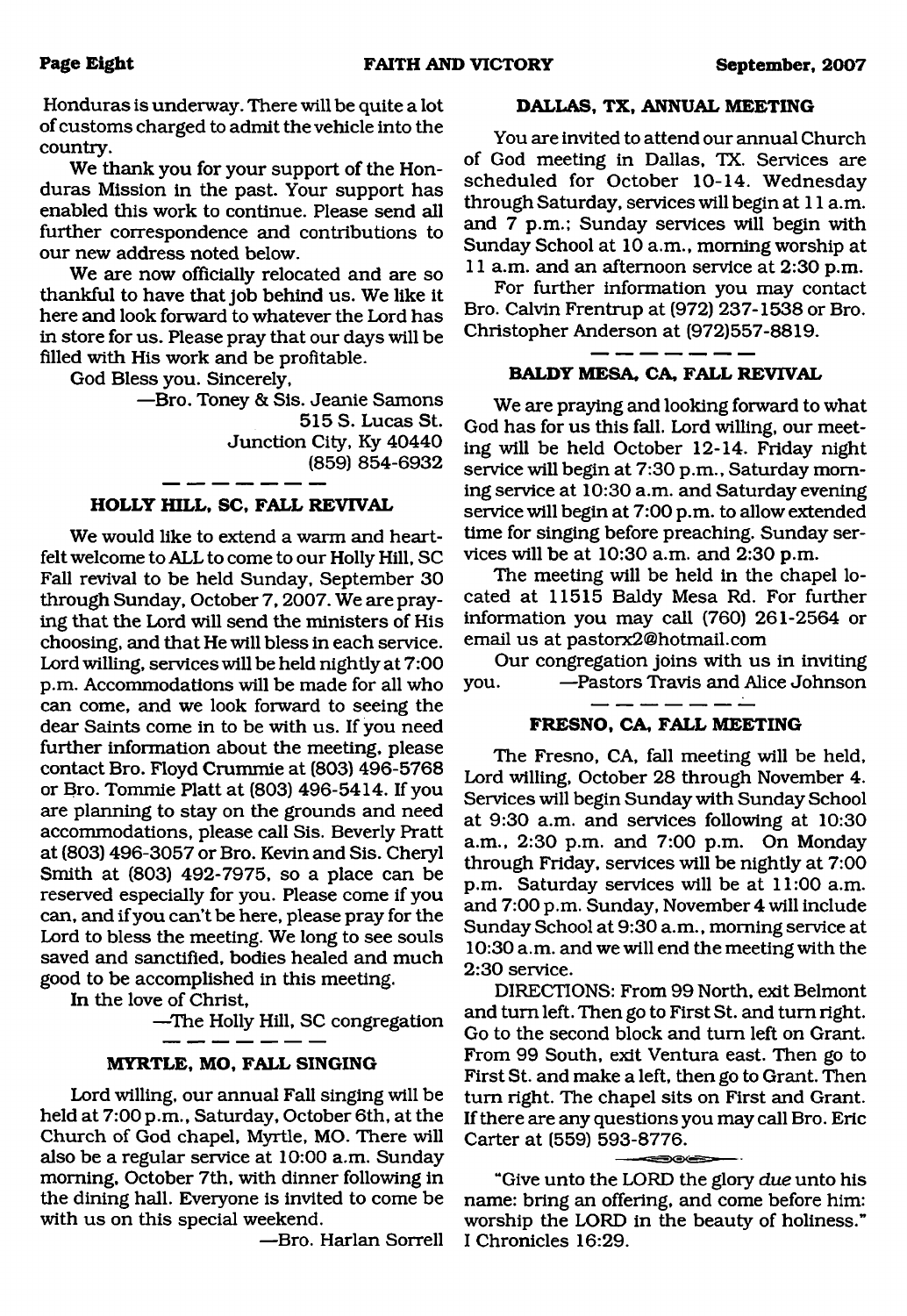



LA—Dear readers of the *Faith and Victory:* The devil has tried so very hard to keep me from writing one more testimony in the little paper, but I know it will be a real defeat to him. I want to resist him and tell of the goodness of my dear Father to me.

I am in a nursing home and this morning the lady who mops the floor in my room said, "I have an appointment with my doctor today." The fire began to bum in my heart as I thought of my Great Physician. Oh, it is so wonderful to know that Great Physician and be able to trust Him. He doesn't have to experiment with medicines, run tests or take x-rays. He just looks right down into these old bodies and sees every flaw and defect to soul and body.

My next birthday is getting near, and if I live until then I will be 96 years old. Oh, the Lord has been so very good to me during my long life and I feel so very unworthy of His great and many blessings. I know my time is soon to run out. I don't look forward to leaving loved ones behind; not being able to pray for them and all the lost ones anymore. But I do look forward to meeting all the Saints gone on before, and especially my dear companion who left us 46 years ago last February. Then, oh my precious son, Randall. Many of you knew him. He left us five years ago. Only the Lord knows how hard it has been to give him up. Knowing that he was prepared to meet the Lord has been a greater comfort than I could ever tell. He told me to try not grieve but look at the victory. So looking at the victory he left this world with has been my comfort.

Now I want to tell of my thanksgiving for being taught about the one Church. The "Church of God." Folks here have asked me what church I belong to. I tell them the only one I read of in the Bible—the "Church of God" the one Paul said he persecuted. He told the elders from Ephesus to "feed the church of God." (Acts 20:28.) Paul used the term "church of God" quite often in his writings.

I tell folks, "The Bible is our map showing us the way to Heaven and it doesn't even hint at us joining a church." I tell them "We could join every church in the world and still lose our soul." But the Bible does tell us what to join. In Jeremiah 50:5 we read, "They shall ask the way to Zion with their faces thitherward, *saying,* Come, and let us join ourselves to the LORD in a perpetual covenant *that* shall not be forgotten." Jesus said, "Ye must be bom again." The covenant we make is to be able to pray a prayer from the heart such as this, "Oh Lord, I beg of Thee through faith in Jesus' blood shed for all my sins, will Thou please forgive me of all of them and make me Thy child. I, by Thy help, will serve Thee as long as I live." That is the covenant we make with the Lord. He longs for every lost soul to make a covenant such as that with Him, and He stands ready to forgive every sin. It is then we are bom again—bom into Zion, His church.

We take the Father's name, "Church of God," just as our children who are bom into our family take their father's name. Our family name is Flynn. So that is what their name is. Not Smith, Jones or any other name. Oh, it is so plain. Do we have Bible for these things I am writing? Yes, read Psalm 87:5-6, "And of Zion it shall be said, This and that *man* was bom in her: and the highest himself shall establish her. The LORD shall count, when he writeth up the people, *that* this *man* was bom there. Selah."

Oh, it is plain. We are joined to the Lord, and not to an organization of man. It is He, the Lord, who writes the people's name on His record, "the Lamb's book of life." Now read Revelation 20:15. "And whosoever was not found written in the book of life was cast into the lake of fire." Oh dear ones, what I have given you is from the Bible, the Word of God, our map. It would be a serious thing to rebel against God. We would never make it to Heaven, but be cast into the lake of fire.

From one who loves the Lord and all the souls He has created. — Sis. Alta Flynn

WV—Dear Bro. Willie and Sis. Neta: Greetings in the precious name of Jesus. I want to thank all of the Saints that have prayed for me and for the beautiful cards that were sent to me from the Monark camp meeting.

On July 17 1 went to my daughter's house, and after I got out of my car she told me to turn off the engine. I opened the door, reached in and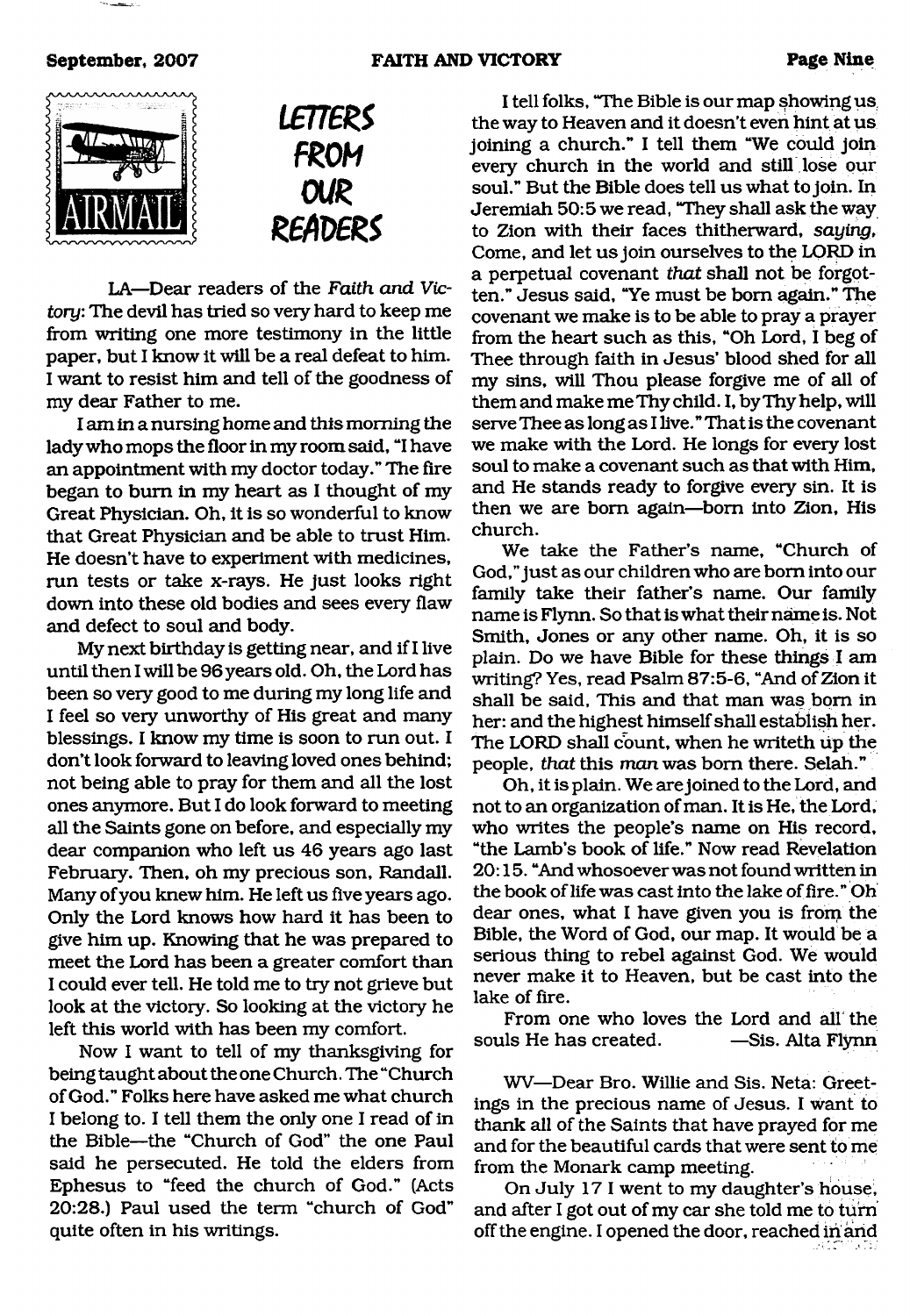turned it off. Instead of being in "park," the car was in "neutral" and started rolling down the hill with me still behind the door. As the car was rolling, the door I opened began pushing me with the car. I was knocked down, and in the course of the fall I bloodied my nose and hurt my back.

I thank the Lord that I am doing much better now, and I am thankful the accident was no worse—there is always something to be thankful for. I want to draw closer to the Lord. Please pray for me. Love and prayers,

—Bro. Donald Sharp, Sr.

IORIA

David W. Skaggs, of Rolla, MO passed away Tuesday, July 17, 2007, at the age of 68 years, 6 months and 28 days. He was bom December 20, 1938 in Vichy, MO to William E. Skaggs and Elaine (Holman) Skaggs.

David was preceded in death by his father and one daughter, Tina Skaggs.

He is survived by his wife, Mary Ann Skaggs, of Rolla, MO; mother, Elaine Skaggs, of St. James, MO; daughter, Gina Woods and husband, Jon, of Rolla, MO; son, William Skaggs and wife, April, of Hurley, MS; daughter, Mariana Buti and husband, Don, of Highlands Ranch, CO; brother, Ed Skaggs and wife, Brenda, of St. James, MO; sister, Alice Hart and husband. Gene, of St. James, MO; eight grandchildren and several nieces and nephews. David Wymon Skaggs will be deeply missed by all who knew and loved him.

Visitation was held Thursday, July 19, 2007 at the James and Gahr Chapel, Rolla, MO. Funeral service for David Skaggs was held at 11:00 a.m., Friday, July 20, 2007 at the Vichy Campground Church of God, with Bro. Clarence Campbell and Bro. Harold Taylor officiating. Interment was in the Hickory Grove Cemetery.

### **God Hears Our Cries** (Continued from page 3.)

sensual heathen idol worshippers who did not love and respect God.

David was an honest and intelligent person, so he was trusted and promoted into an honorable position by the king. After many other satisfying experiences among these wicked people, he even joined ranks with their army. In his younger years he risked his life to protect his people against the Philistines and would never have considered such a coalition. His attachment to the Philistines may have started from sheer respect for their protection of him, but it grew into a patriotic allegiance. Surely, David had not bowed his knees to their god, Dagon, or other idols. However, living among them had changed him so greatly that instead of risking his life for God's people, he now took his 600 men to fight against them.

Perhaps when we see our training going up in smoke it would be helpful to look within and see if maybe we, like David, have changed. Are our priorities the same, or has the spirit of this world changed our values? Is our own conscience as keen to the Holy Spirit as it once was? Do the cares of life crowd out God's Word? Is the tenderness and respect for our spouse the same as in years past? Have peers left their mark on us? Has promotions of the world dampened our fervency for God? Am I unconsciously helping the enemy? Another question to ask ourselves is, Am I away from my home helping others when I should be at home watching out and caring for my family? Have I robbed my children by working too much? Answering these questions honestly and then repenting of mistakes may help us turn these conditions around.

We may be like David, a man or woman after God's own heart. And just as David failed, we may have failed in some areas. If you feel you have made mistakes then do as David did. Repent and cry out to the Lord until there is no more strength to cry. Our desperate and repentant prayers move God.

In Luke 18:1-8, Jesus told about a harddriving, inconsiderate judge who helped a poor widow, not because she could pay him, but because she worried him by her continual coming and persistent begging. Jesus added to this story in. "And shall not God avenge his own elect, which cry day and night unto him, though he bear long with them? I tell you that he will

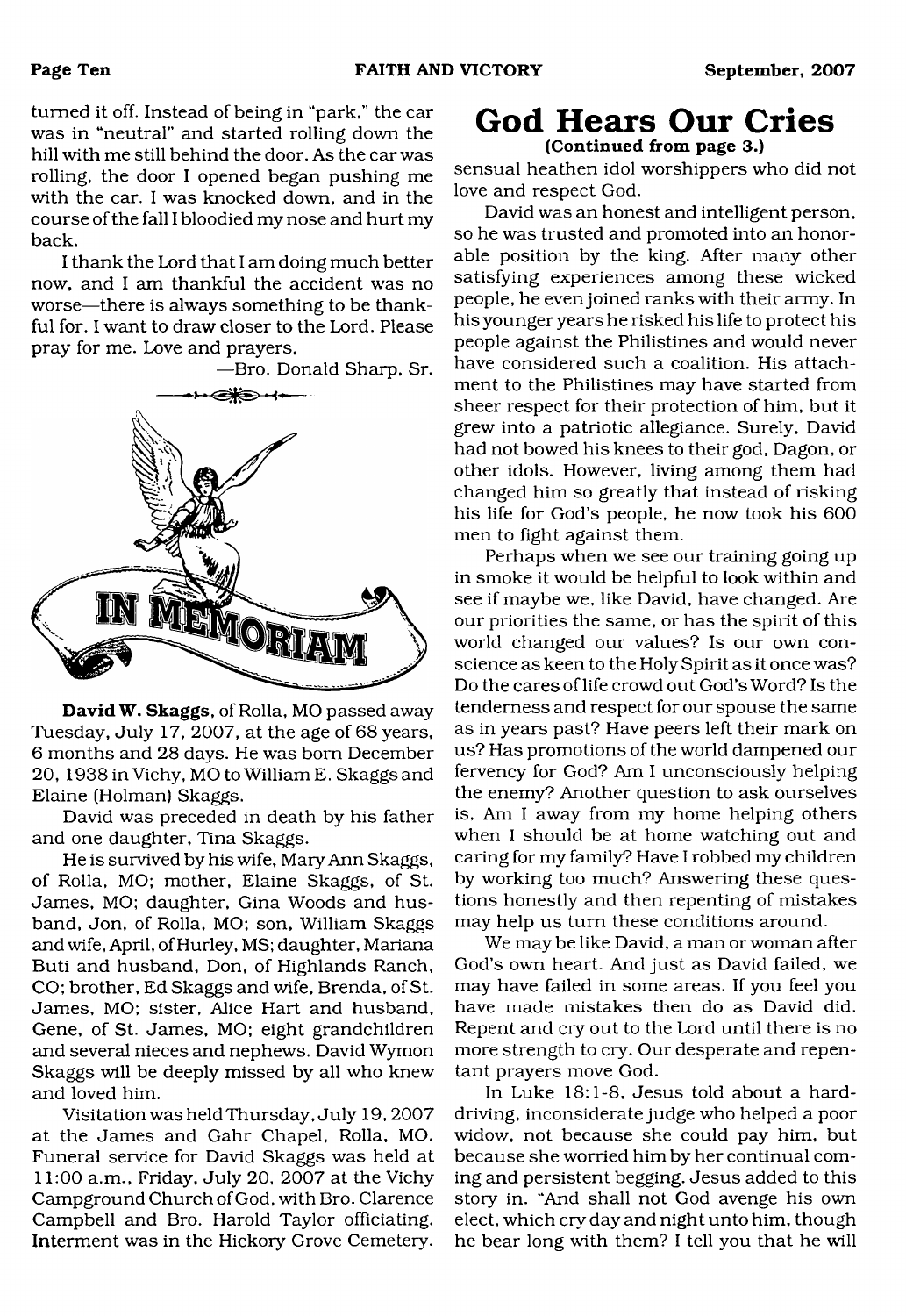The company of the

avenge them speedily...." So we have our promise straight from the Word of God. And not only do we have that promise, but a multitude of others.

Here are a few: "Therefore thus saith the LORD,...Jacob shall not now be ashamed,...But...they shall sanctify my name,...and shall fear the God of Israel. They also that erred in spirit shall come to understanding, and they that murmured (rebelled) shall leam doctrine." Isaiah 29:22-24.

"...He hath sent me to bind up the brokenhearted, to proclaim liberty to the captives, and the opening of the prison to *them that are* bound;...to comfort all that mourn;...to give unto them beauty for ashes, the oil of joy for mourning, the garment of praise for the spirit of heaviness; ...And they shall build the old wastes,... the desolations of many generations." Isaiah 61:1-4. "Thus saith the LORD; Refrain thy voice from weeping, and thine eyes from tears: for thy work shall be rewarded, saith the LORD; and they shall come again from the land of the enemy. And there is hope in thine end, saith the LORD, that thy children shall come again to their own border." Jeremiah 31:16-17.

In the tenth chapter of Ezra we have the account of the Israelites who repented of their transgressions and found God's favor again. Although it was a grievous sin and many had committed it, yet, in verse two, we read, "...We have trespassed against our God, and have taken strange wives of the people of the land: yet now there is hope in Israel concerning this thing."

Jesus said, in Matthew 18:18-20, "Verily I say unto you, Whatsoever ye shall bind on earth shall be bound in heaven: and whatsoever ye shall loose on earth shall be loosed in heaven. Again I say unto you, That if two of you shall agree on earth as touching any thing that they shall ask, it shall be done for them of my Father which is in heaven. For where two or three are gathered together in my name, there am I in the midst of them."

Dear parents take courage. God is on His throne, and Jesus is there interceding for us and our children. He has given us power to bind spirits that have our children bound. He has also promised to be wherever there are two or three gathered in His name. Where He is, there is power for deliverance. Let us meet together by twos or threes and pray for our children. There is victory in Jesus' name.

## <span id="page-10-0"></span>**He Fell Upon The Street**

It had been raining and freezing all day, and the street was a sheet of ice. People were hurrying along to their several places of work. Suddenly a man in front of me slipped and went sprawling, and his suitcases, hat, etc., were scattered in every direction. Some laughed at him. He arose and said, "Others passed over that place safely, and I thought I could do the same." That circumstance taught me a lesson I shall never forget. That man did not *aim* to fall down. It was not his purpose or motive to lose his balance; but the reason he fell was because he walked on a slippery place; he neglected to look out for himself. People do not form character in posse; people do not get saved by the regiment; men and women do not rise and fall by the hundred; but *individually,* each for himself. Sometimes we forget that life is a personal matter. You can not hold a good man down; nor can you hold a bad man up. It all depends upon the man himself. To neglect this fundamental law of self-effort is to suffer loss.

|                        | J. Grant Anderson                                                                                                             |                 |
|------------------------|-------------------------------------------------------------------------------------------------------------------------------|-----------------|
|                        | FAITH AND Order Blank VICTORY                                                                                                 |                 |
| RY                     | \$5.00 PER YEAR (11 Issues)                                                                                                   |                 |
| <b>CTO</b><br>Ĕ<br>AND | Mail this form to start or renew your own<br>subscription $-$ give a friend a gift $-$<br>or do both! It only takes a minute. | <b>AITH AND</b> |
|                        |                                                                                                                               | VICTO           |
|                        |                                                                                                                               |                 |
| VICTORY FAITH          |                                                                                                                               | RY FAITH        |
|                        | Phone                                                                                                                         |                 |
| <b>AND</b>             | Start or renew my<br>Faith and Victory subscription.<br>Send a 1-year gift subscription<br>to the person named below:         | <b>NND</b>      |
| <b>FAITH</b>           | Gift to_                                                                                                                      | <b>VICTORY</b>  |
|                        | <b>Address</b> _                                                                                                              |                 |
| VICTORY                | $City$ State $2ip$                                                                                                            | <b>FAITH</b>    |
| AND.                   | Mail Order Blank and remittance to:                                                                                           | AND<br>D        |
| <b>AITH</b>            | <b>Faith Publishing House</b><br>Р. О. Вох 518                                                                                | <b>VICTO</b>    |
|                        | Guthrie, OK 73044<br>9/07                                                                                                     | Ę               |
|                        | FAITH AND VICTORY FAITH AND VICTORY                                                                                           |                 |